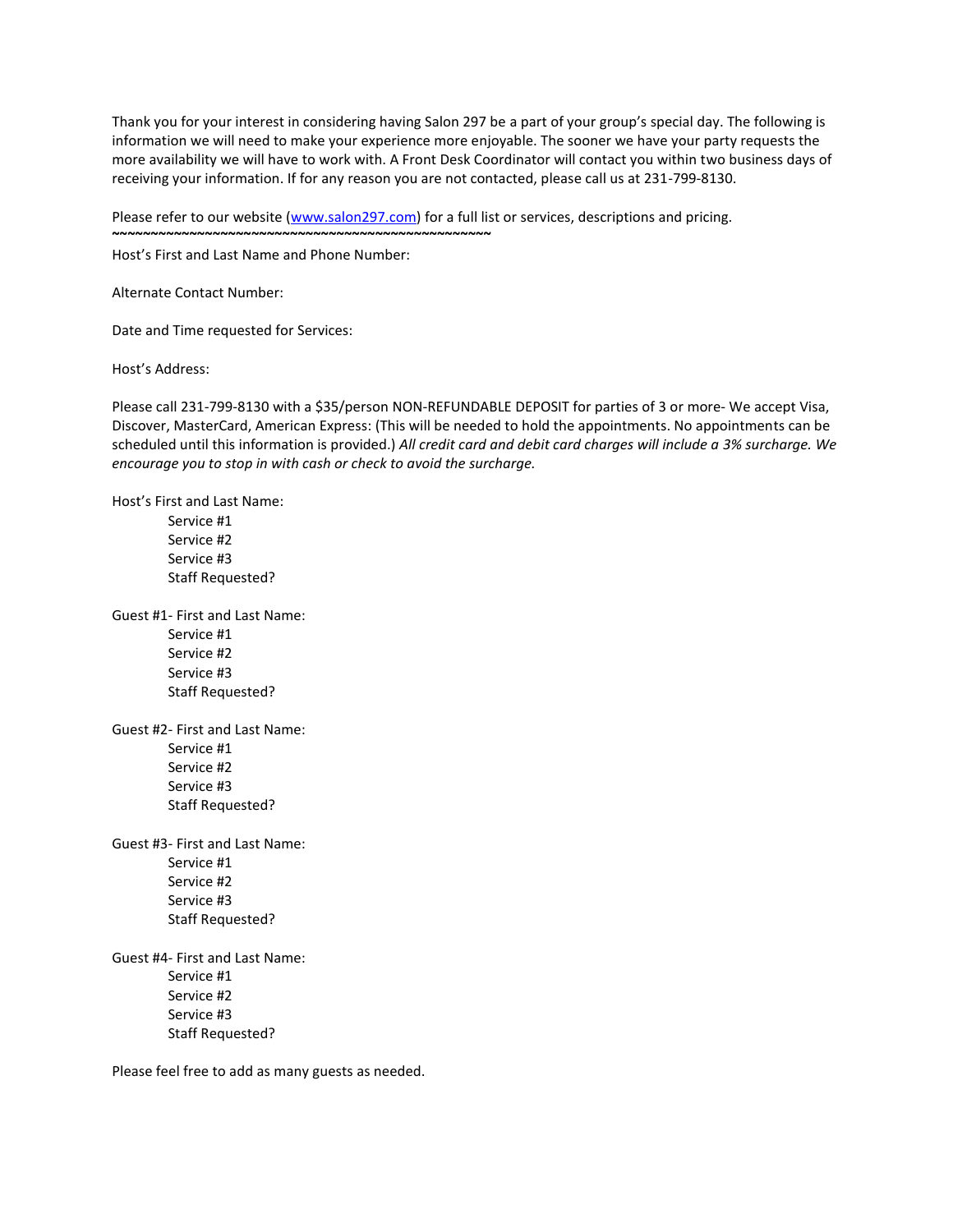Helpful Requests:

-Please plan on having your entire party arrive 15 minutes before the services begin. Also, if having any hair services done please arrive with COMPLETELY dry hair.

-A deposit is needed to hold the appointments. If for any reason there is a No-Show the day of the services we will use this to charge half of the cost of that service.

-Salon 297 is not responsible if your party is late or if your party decides to add or alter any services the day of the appointments.

CHILD /INFANT POLICY- We love all children and thank you for your understanding. Please arrange for childcare before arrival.

> *Oasis Body Spa and Voila Nail Spa*- We have a NO CHILD/INFANT policy in both our Oasis Body Spa and Voila Nail Spa, unless minor is having a service with parent or guardian at the same time. *Salon 297 Hair Spa*- For the safety of your children, no child may accompany you while you are having a service, unless minor is scheduled for a service at the same time.

For the comfort of all guests, Management will ask you to reschedule if your child is being rambunctious.

#### **Salon 297 Hair and Day Spa Cancellation Policy**

All 297 guests have a choice of either putting a deposit down or a credit card on file for the following appointments:

#### **Any Hair Appointment of 3 hours or more**

(\$75.00 deposit or credit card on file)

# **Full Set of Eyelashes**

(\$75.00 deposit or credit card on file)

#### **The Experience or The Escape Packages**

(\$75.00 deposit or credit card on file)

#### **Any Appointment in our Oasis Body Spa**

(50% of the service cost or a credit card on file)

### **Bridal parties and groups of 3 or more**

(\$35.00 per person non-refundable deposit in advance)

If you cancel with less than 24-hours' notice or 'No Show' you will lose your deposit or be charged 50% of the service cost. All deposits can be used towards your final bill or kept on file for future bookings.

### All 'No Shows' or late cancels (less than 24 hours' notice) will require a credit card on-file or prepayment will be **required to book any future appointments.**

#### *Our salon reserves the right to require prepayment.*

We strongly urge you to contact us to review all scheduled appointments 72 hours prior to your scheduled appointments. A detailed itinerary will be provided upon request.